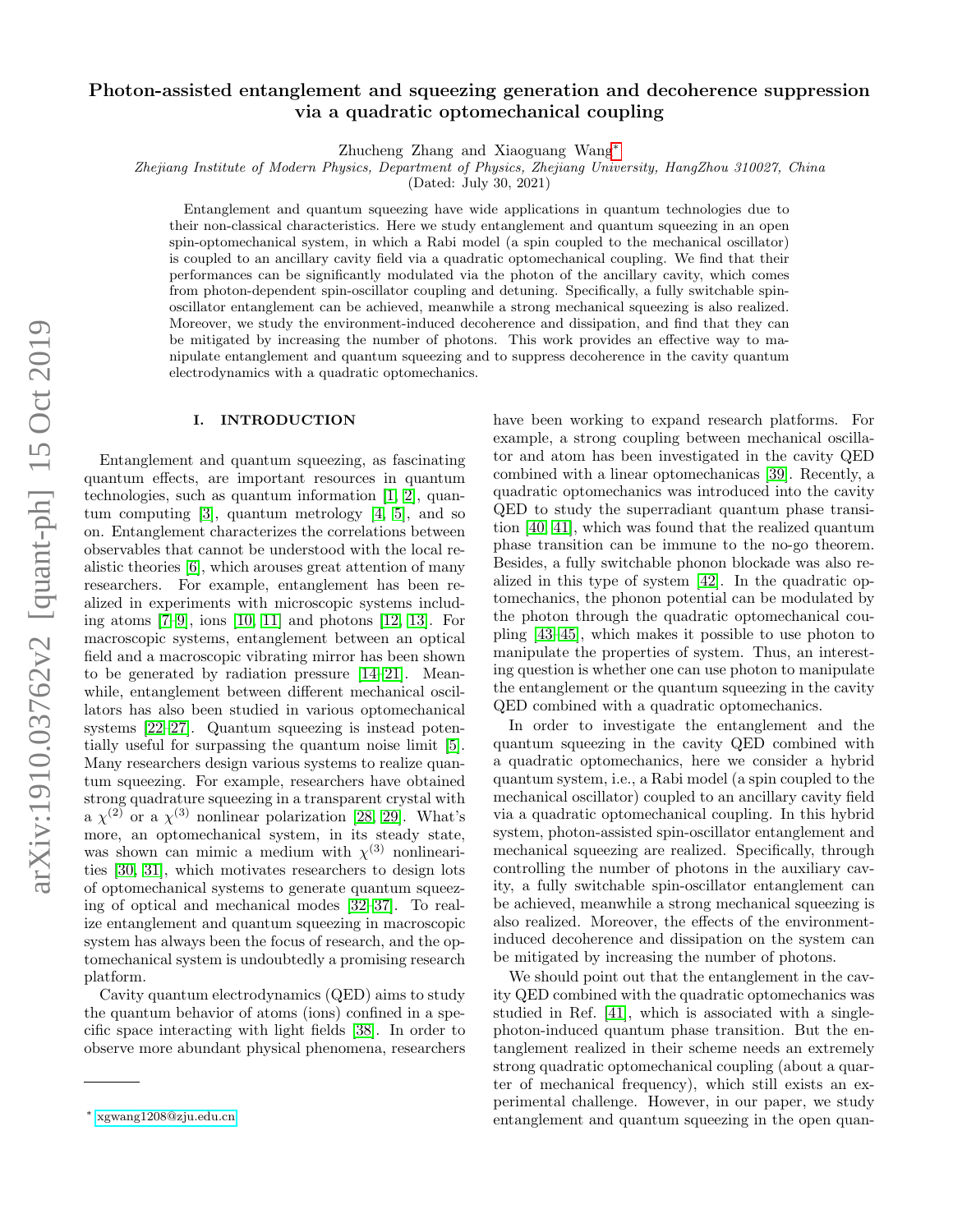tum model, and the realized entanglement and quantum squeezing come from photon-dependent spin-oscillator coupling and detuning. What's more, with the same system, the parameters used in our scheme have more potential for experimental implementation. It is fundamental important to realize fully switchable entanglement and strong quantum squeezing in the open macrosystem, which should have wide applications in the field of modern quantum technologies.

The paper is organized as follows: In Sec. II, we describe the hybrid quantum model and analyze its experimental feasibility. In Sec. III and in Sec. IV, we derive photon-assisted spin-oscillator entanglement and mechanical squeezing, respectively. In addition, the effects of the environment-induced decoherence and dissipation on the system are also considered. Finally, we summarize our main results in Sec. V.

# II. MODEL AND HAMILTONIAN



FIG. 1. Schematic diagram of the system. A two-level system  $\sigma_{-}$  (e.g., nitrogen-vacancy (NV) center spin) is coupled to a mechanical oscillator b. In addition, the mechanical oscillator is located in the node (or antinode) of the intracavity field a.

As shown in Fig. 1, we consider a hybrid optomechanical system, in which a mechanical oscillator is located in the node (or antinode) of the intracavity field, which can generate a quadratic optomechanical coupling [\[43–](#page-7-11)[45\]](#page-7-12). Besides, a two-level system is coupled to the mechanical oscillator (e.g., a nitrogen-vacancy (NV) center spin embedded in diamond), which ultimately constitutes the Rabi model [\[46–](#page-7-13)[48\]](#page-7-14). The total Hamiltonian of the system can be written as  $(\hbar = 1)$ ,

 $H = H_{an} + H_{rm} - g a^\dagger a \left(b^\dagger + b\right)^2$ 

with

$$
H_{an} = \omega_a a^\dagger a,\tag{2}
$$

 $(1)$ 

$$
H_{rm} = (\Omega/2)\sigma_z + \omega_b b^{\dagger} b + \lambda (b^{\dagger} + b) \sigma_x, \qquad (3)
$$

in which  $a(a^{\dagger})$  and  $b(b^{\dagger})$  denote the annihilation (creation) operators of the cavity (with resonant frequency  $\omega_a$ ) and mechanical (with resonant frequency  $\omega_b$ ) modes. g characterizes the quadratic optomechanical coupling.

 $H_{an}$  and  $H_{rm}$  describe the Hamiltonian of the cavity field and the Rabi model, respectively.  $\sigma_z$  and  $\sigma_x$  denote Pauli operators of the spin (with transition frequency  $\Omega$ ), and  $\lambda$  is the coupling strength between the spin and the oscillator.

From Eq.  $(1)$ , one can find that the potential of oscillator is dependent on the intracavity photon number, so we can manipulate the properties of system via controlling the photon number. In other words, the cavity field a can be seen as an ancillary field, and in the following, we assume that the intracavity field  $\alpha$  is prepared into the Fock state  $|n\rangle$   $(n = 1, 2, 3...)$ . Based on our scheme, the entanglement and the quantum squeezing are significantly manipulated by the photon as shown in the following sections. Through projecting the system Hamiltonian into the cavity field (Fock state) subspace, and then applying a squeezing transformation with squeezing operator  $S(r_n) = \exp[r_n(b^2 - b^{\dagger 2})]$  (squeezing amplitude  $r_n = -\frac{1}{4} \ln(1 - 4ng/\omega_b)$ , Eq. (1) can be simplified as,

$$
H_{eff} = S(r_n)HS^{\dagger}(r_n)
$$
  
= 
$$
\frac{\Omega}{2}\sigma_z + \omega_n b^{\dagger}b + \lambda_n (b^{\dagger} + b) \sigma_x,
$$
 (4)

in which the constant term has been neglected,  $\omega_n$  =  $\exp(-2r_n)\omega_b$  and  $\lambda_n = \exp(r_n)\lambda$  are transformed mechanical frequency and spin-oscillator coupling strength, respectively.



FIG. 2. Plot of the transformed spin-oscillator coupling strength  $\lambda_n$  as a function of the photon number n. The parameters are  $\lambda = \kappa$  ( $\kappa$  is the decay rate of the oscillator),  $\omega_b = 2000\kappa$  and  $g = 10^{-5}\omega_b$ .

As shown in Fig. 2, the transformed spin-oscillator coupling strength  $\lambda_n$  is plotted as a function of the photon number  $n$ . One can find that the transformed spinoscillator coupling can be effectively enhanced with the increase of the photon. Here we should point out that, in our selected system parameters, the quadratic optomechanical coupling q is chosen to be  $10^{-5}\omega_b$ , which might be achieved in the optomechanical system by significantly enhancing the quadratic optomechanical coupling, and there are many theoretical and experimental schemes, such as near-field effects [\[49\]](#page-7-15), fiber-cavitybased optomechanical device [\[50\]](#page-7-16) and so on. Besides,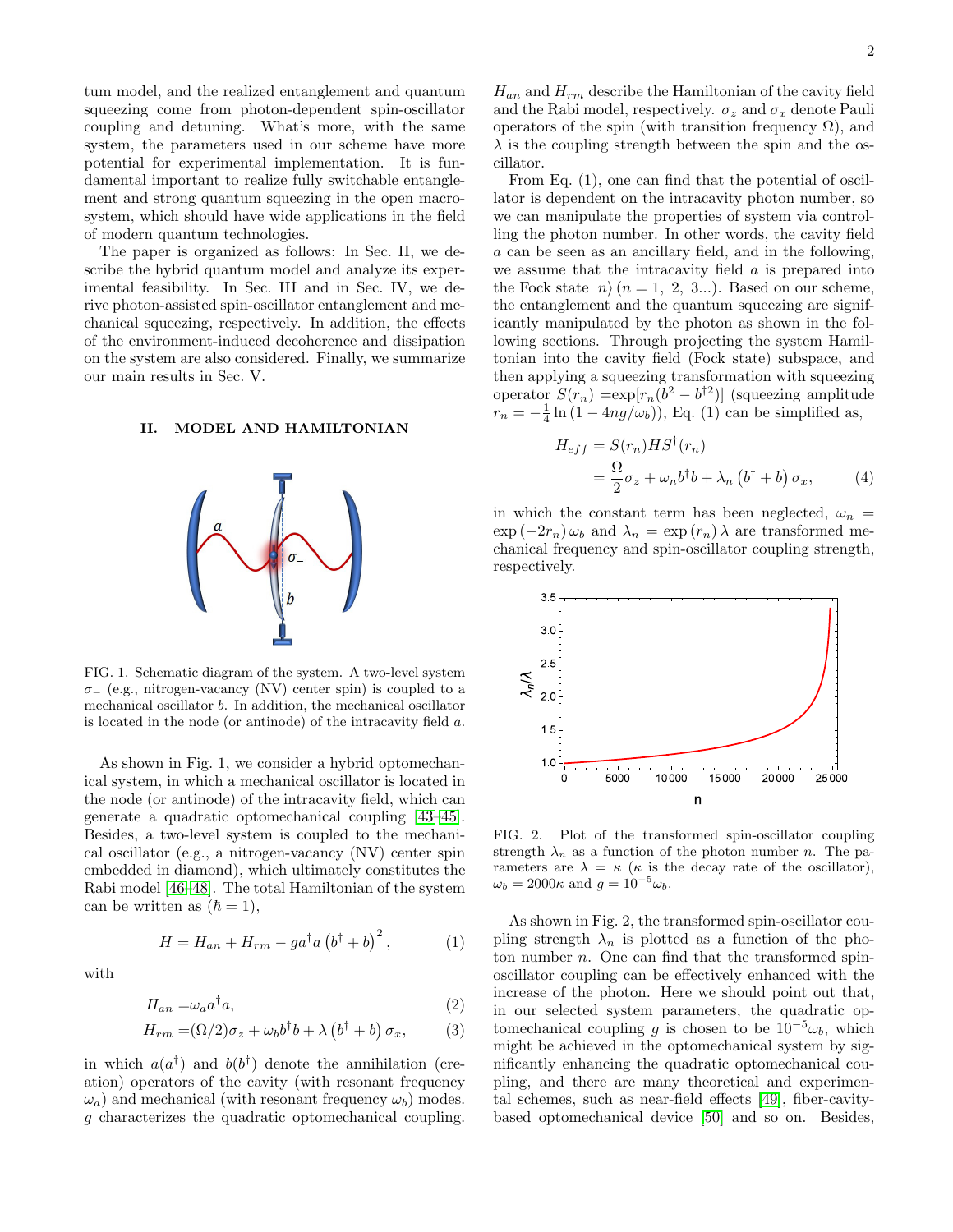with the superconducting circuit [\[51\]](#page-7-17), our scheme have more potential for experimental implementation than Ref. [\[41\]](#page-7-9). We should also point out that the enhancement of the spin-oscillator coupling dose not break the condition for the rotating wave approximation (RWA). Specifically, when the photon number  $n = 20000$ , the ratio  $\omega_n/\lambda_n \approx 598$ ; when the photon number  $n = 24000$ , the ratio  $\omega_n/\lambda_n \approx 179$ . That is say, the RWA can still be adopted, and the effects caused by the anti-rotating wave term can be neglected. Thus, under the RWA, Eq. (4) in the interaction picture can be written as,

$$
H_I = \lambda_n \left( b^\dagger \sigma_- e^{-i\Delta t} + b \sigma_+ e^{i\Delta t} \right),\tag{5}
$$

in which  $\Delta = \Omega - \omega_n$  is the photon-dependent detuning between the spin and the oscillator. One can find that the above Hamiltonian is actually a photon-dependent Jaynes-Cummings model.

### III. PHOTON-ASSISTED SPIN-OSCILLATOR ENTANGLEMENT

In this section, we investigate the spin-oscillator entanglement. We consider that the initial state of the system is  $|\psi(0)\rangle = |\uparrow, 0\rangle$ , that is, the spin is in the spin-up state  $|\uparrow\rangle$ ; and the oscillator is prepared into the ground state  $|0\rangle$ , which can be realized with the optical back action [\[52,](#page-7-18) [53\]](#page-7-19). One can find that with the interection Hamiltonian shown in Eq. (5), there is only the transition, i.e.,  $|\uparrow, 0\rangle \leftrightarrow |\downarrow, 1\rangle$ . Thus, the system state at time  $t_1$  can be assumed to be

$$
|\psi(t_1)\rangle = c_{\uparrow,0}(t_1)|\uparrow,0\rangle + c_{\downarrow,1}(t_1)|\downarrow,1\rangle,\tag{6}
$$

with the probability amplitudes  $c_{\uparrow,0}(t_1)$  and  $c_{\downarrow,1}(t_1)$ . By substituting Eqs.  $(5)-(6)$  into the Schrödinger equation (see appendix for details), we can get the probability amplitudes as,

$$
c_{\uparrow,0}(t_1) = \left[\cos\left(\frac{\widetilde{\Omega}_n}{2}t_1\right) - i\frac{\Delta}{\widetilde{\Omega}_n}\sin\left(\frac{\widetilde{\Omega}_n}{2}t_1\right)\right] \exp(i\Delta t_1/2),\tag{7}
$$

$$
c_{\downarrow,1}(t_1) = -i\frac{\Omega_n}{\widetilde{\Omega}_n} \sin\left(\frac{\widetilde{\Omega}_n}{2}t_1\right) \exp(-i\Delta t_1/2),\tag{8}
$$

in which  $\Omega_n = 2\lambda_n$  can be seen as a photon-dependent quantum Rabi frequency, and  $\widetilde{\Omega}_n = \sqrt{\Omega_n^2 + \Delta^2}$  is rescaled quantum Rabi frequency due to the detuning ∆.

From the system state at  $t_1$ , one can find that after the evolution, the oscillator and the spin evolve from a product state to an entangled state. The entangled state is a two-mode pure state, which can be measured by the concurrence [\[54\]](#page-7-20). Based on the definition of concurrence for pure state, we can get the concurrence at  $t_1$  as

$$
C = 2 |c_{\uparrow,0}(t_1)c_{\downarrow,1}(t_1)|. \tag{9}
$$



FIG. 3. The concurrence for the system state is plotted as a function of (a) the scaled time  $T_1$  and (b) the photon number n, respectively. The parameters are (a)  $n = 0$ ,  $\Omega = \omega_b$ ,  $T_1 = \kappa t_1$ , (b)  $T_1 = \pi/2, \pi$ , and other parameters are the same as in Fig. 2.

As shown in Fig. 3, the concurrence of the system state is plotted as a function of the time and the photon number, respectively. From Fig. 3(a), one can observe that, when there are no photons in the ancillary cavity, the concurrence evolves with time periodically, and can reach to the maximum entanglement, i.e., the concurrence  $C = 1$ . In addition, at time  $T_1 = \frac{\pi}{2} j(j = 0, 1, 2, ...),$  the curve of concurrence is at the bottom of the valley, i.e., there is no entanglement between the spin and the oscillator. However, when we inject photons into the auxiliary cavity at these specific moments (e.g.,  $T_1 = \pi/2$ ,  $\pi$ ), one can find from Fig. 3(b) that a fully switchable spin-oscillator entanglement can be achieved. In other words, through reasonably controlling the photon number in the auxiliary cavity, we can in principle achieve a high (without the appearance of the valley) entanglement degree between the spin and the oscillator in the evolution of time.

This manipulatable spin-oscillator entanglement comes from photon-dependent spin-oscillator coupling  $\lambda_n$  and detuning  $\Delta$ , as shown in Eq. (5). Specifically, Due to that the spin-oscillator coupling and the dutuning can be adjusted by the photon number, the quantum Rabi frequency  $\Omega_n$  is also dependent on the photon number, which results that the period of entanglement oscillation in evolution time can be manipulated. Hence, we can control the entanglement degree, as shown in Fig. 3(b).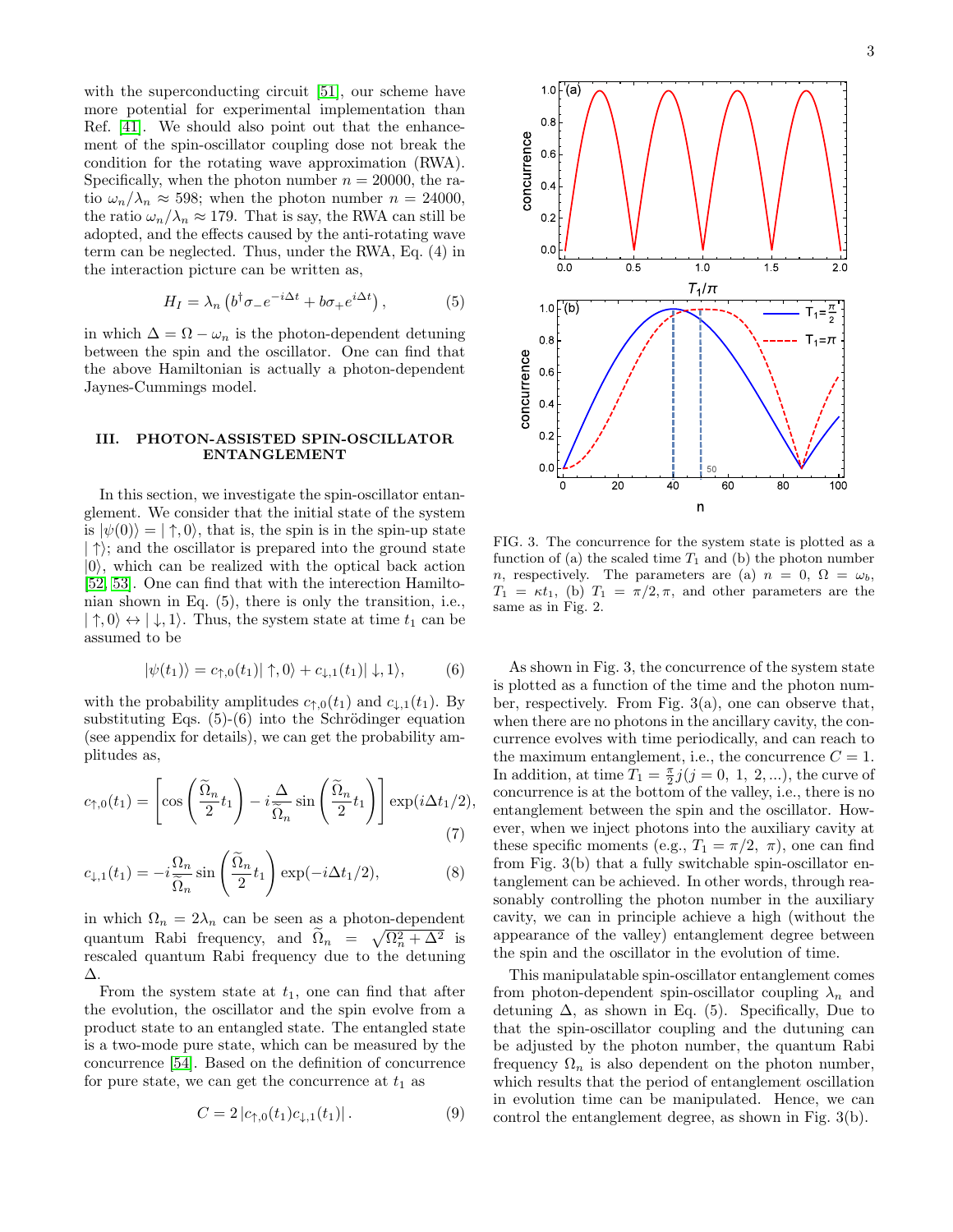We should point out that up to now, we have not considered the effects of environment-induced decoherence and dissipation on the system. In practice, these effects are not negligible factors. Now we investigate the environment-induced decoherence and dissipation after the entangled state  $|\psi(t_1)\rangle$  has been prepared. We consider that the oscillator is in the thermal bath with thermal phonon number  $n_{th}$ , then the dynamics of system can be described by the following master equation,

$$
\frac{d\rho}{dt} = -i[H_I, \rho] + \frac{\kappa}{2}(n_{th} + 1)(2b\rho b^{\dagger} - b^{\dagger} b\rho - \rho b^{\dagger} b) \n+ \frac{\kappa}{2}n_{th}(2b^{\dagger}\rho b - bb^{\dagger}\rho - \rho bb^{\dagger}) \n+ \frac{\gamma_a}{2}(2\sigma_{-}\rho\sigma_{+} - \sigma_{+}\sigma_{-}\rho - \rho\sigma_{+}\sigma_{-}),
$$
\n(10)

with the decay rates for oscillator  $(\kappa)$  and spin  $(\gamma_a)$ .

When the environment-induced decoherence and dissipation are considered, the system state will no longer be a pure state. The density matrix  $\rho(t)$  in the basis  $(|1\rangle = |\uparrow, 0\rangle, |2\rangle = |\uparrow, 1\rangle, |3\rangle = |\downarrow, 0\rangle, |4\rangle = |\downarrow, 1\rangle) \text{ can}$ be written as

$$
\begin{pmatrix}\n\rho_{11} & 0 & 0 & \rho_{14} \\
0 & 0 & 0 & 0 \\
0 & 0 & \rho_{33} & 0 \\
\rho_{41} & 0 & 0 & \rho_{44}\n\end{pmatrix}.
$$
\n(11)

Substituting Eq. (11) into the master equation, one can get the time evolution of the matrix elements as follows,

$$
\frac{d\rho_{11}}{dt} = -i\lambda_n(e^{i\Delta t}\rho_{41} - e^{-i\Delta t}\rho_{14}) - \gamma_a \rho_{11},\tag{12}
$$

$$
\frac{d\rho_{14}}{dt} = -i\lambda_n e^{i\Delta t} (\rho_{44} - \rho_{11}) - \frac{\kappa (n_{th} + 1) + \gamma_a}{2} \rho_{14},\tag{13}
$$

$$
\frac{d\rho_{33}}{dt} = \kappa (n_{th} + 1)\rho_{44} - \kappa n_{th}\rho_{33} + \gamma_a \rho_{11},\tag{14}
$$

$$
\frac{d\rho_{41}}{dt} = i\lambda_n e^{-i\Delta t} (\rho_{44} - \rho_{11}) - \frac{\kappa (n_{th} + 1) + \gamma_a}{2} \rho_{41},\tag{15}
$$

$$
\frac{d\rho_{44}}{dt} = i\lambda_n (e^{i\Delta t}\rho_{41} - e^{-i\Delta t}\rho_{14}) - \kappa (n_{th} + 1)\rho_{44} + \kappa n_{th}\rho_{33}.
$$
\n(16)

The above differential equations can be solved numerically, then the density matrix  $\rho(t)$  can be gotten.

From Eqs. (12)-(16), one can see that the density matrix of system will decay in the evolution with time due to the interaction between system and environment, in which the decay of diagonal moments corresponds to the loss of the system energy, while the decay of non-diagonal elements often accompanies the decay of quantum coherence [\[55\]](#page-7-21). Decoherence has always been a very important problem in quantum optics and quantum information. In order to investigate the role of photon of the auxiliary cavity in the interaction between system and environment, we numerically simulate the time evolution of diagonal and non-diagonal elements of the system density





FIG. 4. The time evolution of diagonal and non-diagonal elements of the system density matrix  $\rho(t)$  under different photon numbers. The scaled time  $T = \kappa t$ ,  $\gamma_a = 0.1\kappa$ ,  $T_1 =$  $0.25\pi$ ,  $n_{th} = 0.1$ , and other parameters are the same as in Fig. 2.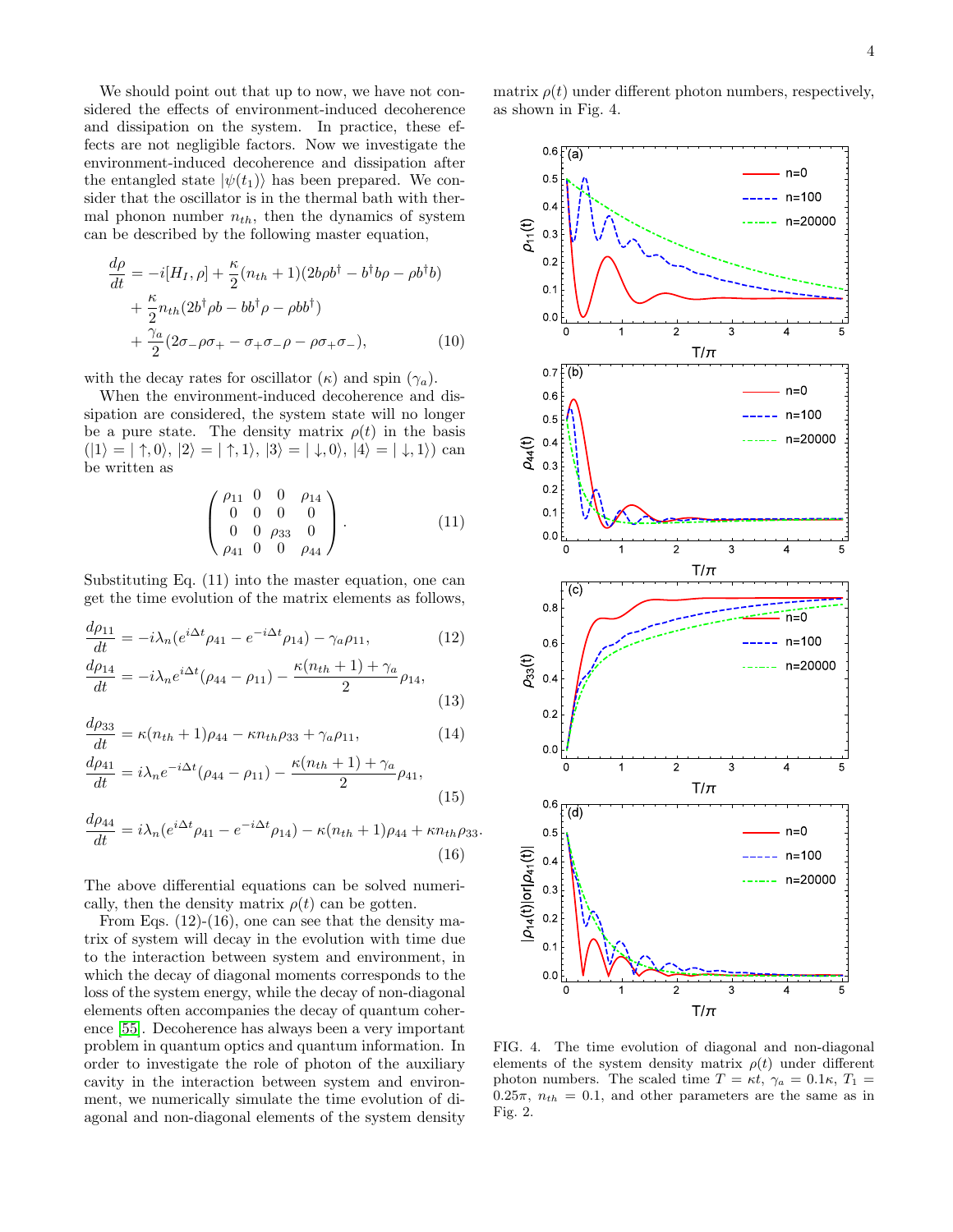From Fig. 4, under considering the interaction between the environment and the system, one can observe that the diagonal elements  $\rho_{11}$  and  $\rho_{44}$  evolve with time periodically, but their amplitudes gradually decrease. On the contrary, the amplitude of diagonal element  $\rho_{33}$  increases first and then keeps a certain value. This implies that the quantum state of system decays from the entangled state of  $|\downarrow, 1\rangle$  and  $|\uparrow, 0\rangle$  to the ground state  $|\downarrow, 0\rangle$  gradually, accompanied by energy decaying from the system to the environment. Besides, the non-diagonal elements  $\rho_{14}$  and  $\rho_{41}$  also decays with time periodically, that is, the quantum coherence gradually disappears. However, one can also find that through increasing the photon number in the ancillary cavity, the transition from the entangled state to the ground state can be effectively mitigated (Fig. 4(c)), meanwhile, the decoherence can also be slowed down  $(Fig. 4(d))$ . Furthermore, when the number of photon is large enough, one can see that the curves of the time evolution will not oscillate anymore, which can be understood with the photon-dependent Rabi oscillation period  $t_r$ . The Rabi oscillation period  $t_r$  is inversely proportional to the Rabi oscillation frequency, i.e.,

$$
t_r \sim \frac{1}{\widetilde{\Omega}_n} \propto \frac{1}{n}.\tag{17}
$$

Thus, the period of the oscillation will tend to zero if the number of photons is large enough, that is, the curves will evolve with time without oscillation. From the above analysis, we can see that with controlling the photon number in the ancillary cavity, the energy loss and the decoherence of the system can be effectively mitigated.

Now we investigate the effects of the photon on the spin-oscillator entanglement under the environmentinduced dissipation and decoherence. Due to the dissipation and the decoherence, the system quantum state is a mixed state. Based on the definition of concurrence for the mixed state [\[54\]](#page-7-20), we numerically simulate the time evolution of the concurrence with different photon numbers and thermal phonon numbers, as shown in Fig. 5. From the curves, one can observe that the concurrence evolves with time periodically, but its amplitude gradually decays to zero. This is because in the time evolution with dissipation and decoherence, the system quantum state gradually decays from the entangled state of  $|\downarrow, 1\rangle$ and  $|\uparrow, 0\rangle$  to the ground state  $|\downarrow, 0\rangle$ , meanwhile the system quantum coherence also decreases with time, which can be seen from Fig. 4. However, through increasing the photon number in the ancillary cavity, we can increase the time and the degree of the spin-oscillator entanglement. Besides, when the number of photon is large enough, one can also see that the cure of the concurrence will not oscillate anymore, which is due to the decrease of oscillation period  $t_r$ . Furthermore, from Fig. 5, one can find that, through increasing the photon number, the generated spin-oscillator entanglement is robust to the environment temperature.

From the above analysis, one can find that through manipulating the number of photon in the ancillary cav-



FIG. 5. The time evolution of the concurrence with different photon numbers and thermal phonon numbers under considering the environment-induced decoherence and dissipation. The parameters are: (a)  $n_{th} = 0$ , (b)  $n_{th} = 0.1$ , and other parameters are the same as in Fig. 4.

ity, a fully switchable spin-oscillator entanglement is realized, and under considering the environment-induced decoherence and dissipation, the time and the degree of entanglement can also be increased.

## IV. PHOTON-ASSISTED MECHANICAL SQUEEZING

In this section, we investigate the situation where the detuning  $\Delta$  between the spin and the oscillator is large enough, specifically,  $\Delta \gg \lambda_n \sqrt{\langle b^\dagger b \rangle}$ . Then, an effective Hamiltonian for the interaction Hamiltonian (i.e., Eq.  $(5)$  can be derived as [\[56\]](#page-7-22)

$$
H'_{eff} = \chi \left[ \left( b^{\dagger} b + 1 \right) \mid \uparrow \rangle \left\langle \uparrow \left| -b^{\dagger} b \right| \downarrow \right\rangle \left\langle \downarrow \left| \right] \right] \tag{18}
$$

with  $\chi = \frac{\lambda_n^2}{\Delta}$ . Projecting the effective Hamiltonian  $H'_{eff}$ into the spin-up subspace, Eq. (18) becomes

$$
H_{\uparrow} = \langle \uparrow | H'_{eff} | \uparrow \rangle
$$
  
=  $\chi b^{\dagger} b,$  (19)

in which the constant term has been neglected.

From Eq. (19), one can see that, under the large detuning between the spin and the oscillator, the oscillator can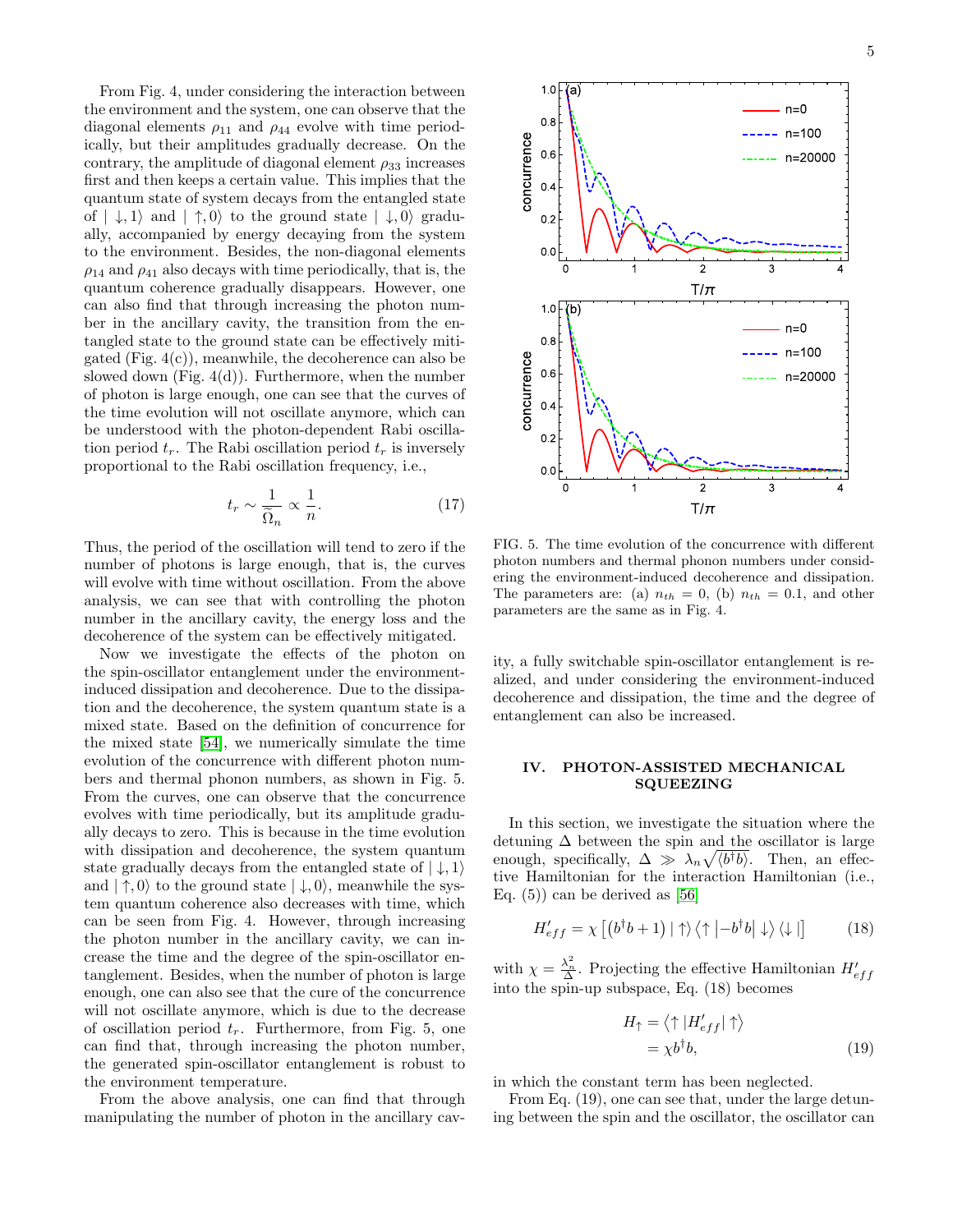be decoupled with the spin, and is dependent on the photon of the ancillary cavity and the environment. Considering the dissipation induced by the oscillator-bath coupling, the quantum Langevin equation for the mechanical mode b can be derived as [\[57\]](#page-7-23)

$$
\dot{b} = -(\kappa + i\chi)b + \sqrt{2\kappa}b_{in},\tag{20}
$$

in which  $b_{in}$  is the noise operator for the thermal bath, and satisfies the following nonzero correlation functions,

$$
\langle b_{in}^{\dagger}(t)b_{in}(t')\rangle = 2\pi n_{th}\delta(t-t'),\tag{21}
$$

$$
\langle b_{in}(t)b_{in}^{\dagger}(t')\rangle = 2\pi (n_{th} + 1)\delta(t - t'). \tag{22}
$$

Besides, the noise operator  $b_{in}$  has a zero-mean value, that is,  $\langle b_{in} \rangle = 0$ .

Then, Eq. (20) can be solved analytically by the Laplace transform as follows [\[32,](#page-7-4) [37\]](#page-7-5),

$$
b(t) = f(t)b(0) + \sqrt{2\kappa} \int_0^t f(t - t')b_{in}(t')dt' \qquad (23)
$$

with

$$
f(t) = \exp[-(\kappa + i\chi)t].
$$
 (24)

Now we analyze the effects of the photon and the dissipation on the squeezing properties of the oscillator. The squeezing of the oscillator can be evaluated by the variances of its quadrature operators,  $X_+$  =  $S(r_n)(b^{\dagger}+b)S^{\dagger}(r_n)$  and  $X_{-} = S(r_n)[i(b^{\dagger}-b)]S^{\dagger}(r_n),$ as follows [\[32,](#page-7-4) [37\]](#page-7-5),

$$
\langle \Delta X_{\pm}^2 \rangle (t) = [1 + 2 \langle b^{\dagger} b \rangle \pm (\langle b^2 \rangle + \langle b^{\dagger 2} \rangle) \n= (\langle b^{\dagger} \rangle \pm \langle b \rangle)^2] e^{\pm 2r_n} \n= [1 + 2n_{th}(1 - e^{-2\kappa t})] e^{\pm 2r_n}, \qquad (25)
$$

in which the oscillator is considered to be initially in the vacuum state, that is,

$$
\langle b^{\dagger}(0)b(0)\rangle = 0. \tag{26}
$$

From Eq. (25), one can find that the squeezing of the oscillator can only occur in  $\langle \Delta X_{-}^2 \rangle(t)$ , and there is a steady-state variance, i.e.,

$$
\left\langle \Delta X_{-}^{2}\right\rangle _{ss}=(1+2n_{th})e^{-2r_{n}},\tag{27}
$$

as shown in Fig.  $6(a)$ .

In order to further analyze the role of photon number in the generation of the mechanical squeezing, we also plot the steady-state variance  $\langle \Delta X_{-}^2 \rangle_{ss}$  as a function of the photon number  $n$  for different thermal phonon numbers  $n_{th}$ , as shown in Fig. 6(b). One can obviously observe that the squeezing can be effectively manipulated by the photon. Specifically, when there are no photons in the ancillary cavity, there is no squeezing in the mechanical mode. However, through increasing the photon number, the mechanical squeezing occurs and the squeezing degree can be optimized. For example, when the photon number  $n = 24000$ , the steady-state variance  $\langle \Delta X_{-}^2 \rangle_{ss}$  $\approx 0.2$ . What's more, as long as the condition for the RWA is not broken, the mechanical mode can be further squeezed by continuously increasing the photon number, for example, when  $n = 24800, \langle \Delta X^2 \rangle_{ss} \approx 0.09$ . Besides, one can also find that the generated mechanical squeezing is robust to the environment temperature.



FIG. 6. (a) The time evolution of the time-dependent variance  $\langle \Delta X_{-}^{2} \rangle(t)$ . (b) Plot of the steady-state variance  $\langle \Delta X_{-}^{2} \rangle$  $\sum_{i=1}^{N}$  (e). (b) T for or the secary state variance  $\sum_{i=1}^{N}$  (e) phonon numbers  $n_{th}$ , where above the dotted blue line, there is no squeezing in the mechanical mode, and below the line, there is squeezing. The parameters are: (a)  $T = \kappa t$ ,  $n =$ 20000,  $n_{th} = 0.1$ ; (b)  $n_{th} = 0$ , 0.1, and other parameters are the same as in Fig. 2.

#### V. CONCLUSION

In conclusion, we have studied spin-oscillator entanglement and mechanical squeezing in the open spinoptomechanical system. We showed that the spinoscillator coupling and detuning can be effectively modulated by the photons of the ancillary cavity, which leads to the generation of a fully switchable spin-oscillator entanglement and a strong mechanical squeezing.

Besides, we also showed that under considering the environment-induced decoherence and dissipation, the entanglement time and degree between spin and oscillator can be significantly improved by increasing the number of photons, meanwhile a robust mechanical squeezing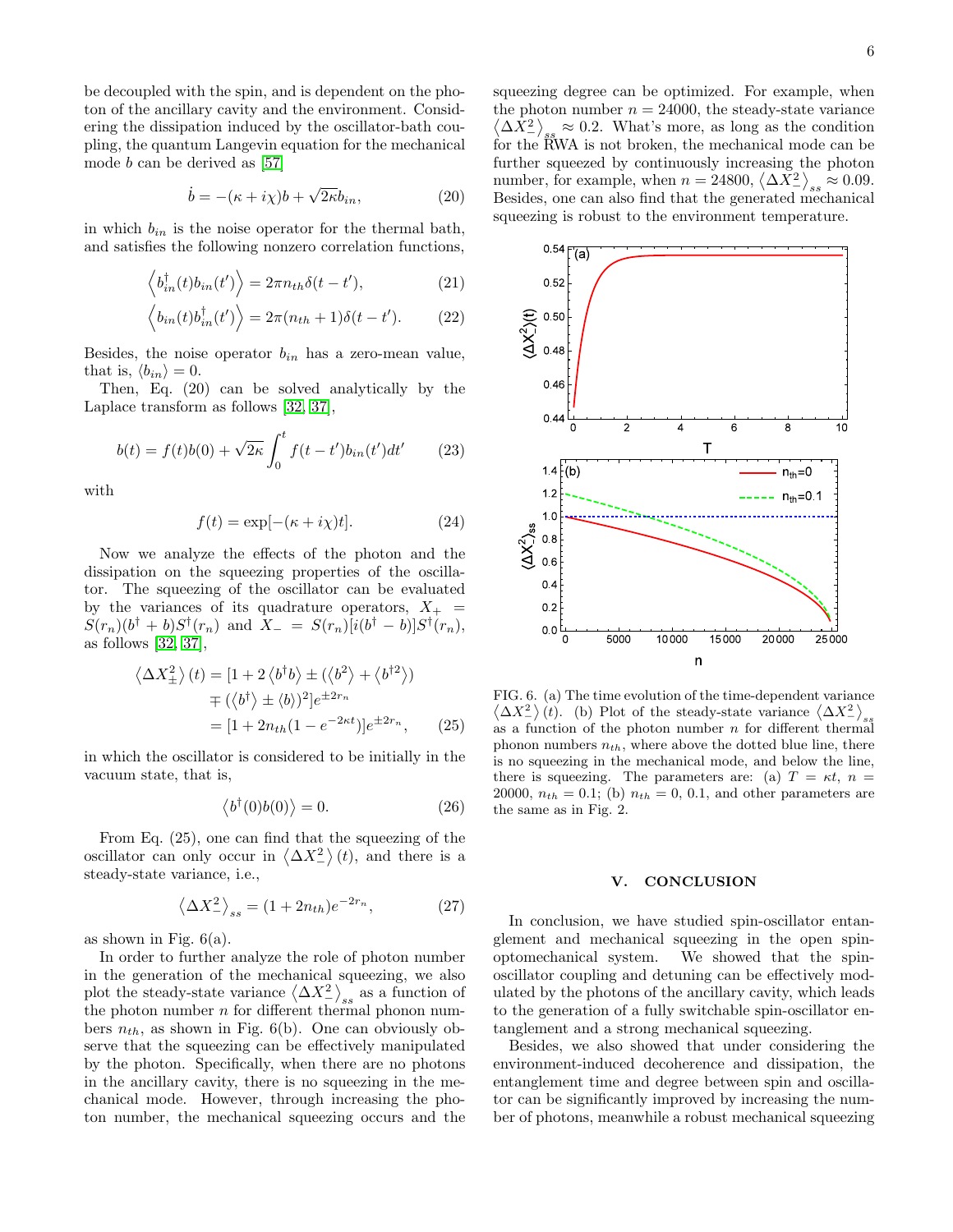can also be generated. This work realizes entanglement and quantum squeezing, and decoherence suppression in the open quantum system, which has potential applications in the quantum technologies.

### ACKNOWLEDGMENT

This work was supported by the National Key Research and Development Program of China (Grants No. 2017YFA0304202 and No. 2017YFA0205700), the NSFC (Grants No. 11875231 and No. 11935012), and the Fundamental Research Funds for the Central Universities through Grant No. 2018FZA3005.

## APPENDIX: SOLUTION OF THE SCHRÖDINGER EQUATION

By substituting Eqs.  $(5)-(6)$  into the Schrödinger equation, one can get the following differential equations on the probability amplitudes,

$$
\frac{dc_{\uparrow,0}}{dt_1} = -i\frac{\Omega_n}{2}e^{i\Delta t_1}c_{\downarrow,1},\tag{28}
$$

$$
\frac{dc_{\downarrow,1}}{dt_1} = -i\frac{\Omega_n}{2}e^{-i\Delta t_1}c_{\uparrow,0},\tag{29}
$$

with  $\Omega_n = 2\lambda_n$ .

- <span id="page-6-0"></span>[1] S. L. Braunstein and P. V. Loock, Rev. Mod. Phys. 77, 513 (2005).
- <span id="page-6-1"></span>[2] R. Horodecki, P. Horodecki, M. Horodecki, and K. Horodecki, Rev. Mod. Phys. 81, 865 (2009).
- <span id="page-6-2"></span>[3] D. P. DiVincenzo, Science 270, 255 (1995).
- <span id="page-6-3"></span>[4] T. Eberle, S. Steinlechner, J. Bauchrowitz, V. Händchen, H. Vahlbruch, M. Mehmet, H. Müller-Ebhardt, and R. Schnabel, Phys. Rev. Lett. 104, 251102 (2010).
- <span id="page-6-4"></span>[5] V. B. Braginsky, V. B. Braginskiĭ, and F. Y. Khalili, Quantum measurement (Cambridge University Press, 1995).
- <span id="page-6-5"></span>[6] J. S. Bell, Physics (Long Island City, N.Y.) 1, 195 (1964).
- <span id="page-6-6"></span>[7] E. Hagley, X. Maˆıtre, G. Nogues, C. Wunderlich, M. Brune, J. M. Raimond, and S. Haroche, Phys. Rev. Lett. 79, 1 (1997).
- [8] B. Julsgaard, A. Kozhekin, and E. S. Polzik, Nature 413, 400 (2001).
- <span id="page-6-7"></span>[9] S. L. Su, X. Q. Shao, H. F. Wang, and S. Zhang, Phys. Rev. A 90, 054302 (2014).
- <span id="page-6-8"></span>[10] Q. A. Turchette, C. S. Wood, B. E. King, C. J. Myatt, D. Leibfried, W. M. Itano, C. Monroe, and D. J. Wineland, Phys. Rev. Lett. 81, 3631 (1998).
- <span id="page-6-9"></span>[11] D. Kielpinski, C. Monroe, and D. J. Wineland, Nature 417, 709 (2002).
- <span id="page-6-10"></span>[12] P. G. Kwiat, K. Mattle, H. Weinfurter, A. Zeilinger, A. V. Sergienko, and Y. Shih, Phys. Rev. Lett. 75, 4337 (1995).
- <span id="page-6-11"></span>[13] H. F. Wang and S. Zhang, Phys. Rev. A 79, 042336 (2009).

In order to eliminate the time factors (i.e.,  $e^{-i\Delta t_1}$  and  $e^{i\Delta t_1}$  in the above equations, one can replace them with the following new variables,

$$
\tilde{c}_{\uparrow,0}(t_1) = c_{\uparrow,0}(t_1) \, e^{-i\frac{\Delta}{2}t_1},\tag{30}
$$

$$
\tilde{c}_{\downarrow,1}(t_1) = c_{\downarrow,1}(t_1) e^{i \frac{\Delta}{2} t_1}.
$$
\n(31)

Then we have following differential equations for the new variables,

$$
\frac{d}{dt_1}\tilde{c}_{\uparrow,0} = -i\frac{\Delta}{2}\tilde{c}_{\uparrow,0} - i\frac{\Omega_n}{2}\tilde{c}_{\downarrow,1},\tag{32}
$$

$$
\frac{d}{dt_1}\tilde{c}_{\downarrow,1} = -i\frac{\Omega_n}{2}\tilde{c}_{\uparrow,0} + i\frac{\Delta}{2}\tilde{c}_{\downarrow,1}.
$$
 (33)

These equations don't have time factors, which can be solved as,

$$
\tilde{c}_{\uparrow,0}(t_1) = \cos\left(\frac{1}{2}\tilde{\Omega}_n t_1\right) - i\frac{\Delta}{\tilde{\Omega}_n}\sin\left(\frac{1}{2}\tilde{\Omega}_n t_1\right),\tag{34}
$$

$$
\tilde{c}_{\downarrow,1}(t_1) = -i\frac{\Omega_n}{\tilde{\Omega}_n} \sin\left(\frac{1}{2}\tilde{\Omega}_n t_1\right),\tag{35}
$$

with  $\tilde{\Omega}_n = \sqrt{\Omega_n^2 + \Delta^2}$ . Thus, substituting the above results into Eqs. (30)-(31), one can get the solution of the Schrödinger equation.

- <span id="page-6-12"></span>[14] D. Vitali, S. Gigan, A. Ferreira, H. R. Böhm, P. Tombesi, A. Guerreiro, V. Vedral, A. Zeilinger, and M. Aspelmeyer, Phys. Rev. Lett. 98, 030405 (2007).
- [15] C. Genes, A. Mari, P. Tombesi, and D. Vitali, Phys. Rev. A 78, 032316 (2008).
- [16] X. B. Yan, Phys. Rev. A **96**, 053831 (2017).
- [17] Z. J. Deng, X. B. Yan, Y. D. Wang, and C. W. Wu, Phys. Rev. A 93, 033842 (2016).
- [18] Y. D. Wang, S. Chesi, and A. A. Clerk, Phys. Rev. A **91**, 013807 (2015).
- [19] S. Barzanjeh, D. Vitali, P. Tombesi, and G. J. Milburn, Phys. Rev. A 84, 042342 (2011).
- [20] M. C. Kuzyk, S. J. van Enk, and H. Wang, Phys. Rev. A 88, 062341 (2013).
- <span id="page-6-13"></span>[21] C. G. Liao, R. X. Chen, H. Xie, and X. M. Lin, Phys. Rev. A 97, 042314 (2018).
- <span id="page-6-14"></span>[22] S. Huang and G. S. Agarwal, New J. Phys. 11, 103044 (2009).
- [23] J. Q. Liao, Q. Q. Wu, and F. Nori, Phys. Rev. A 89, 014302 (2014).
- [24] R. X. Chen, L. T. Shen, Z. B. Yang, H. Z. Wu, and S. B. Zheng, Phys. Rev. A 89, 023843 (2014).
- [25] M. Wang, X. Y. Lü, Y. D. Wang, J. Q. You, and Y. Wu, Phys. Rev. A 94, 053807 (2016).
- [26] J. Li, G. Li, S. Zippilli, D. Vitali, and T. Zhang, Phys. Rev. A 95, 043819 (2017).
- <span id="page-6-15"></span>[27] S. Chakraborty and A. K. Sarma, Phys. Rev. A 97, 022336 (2018).